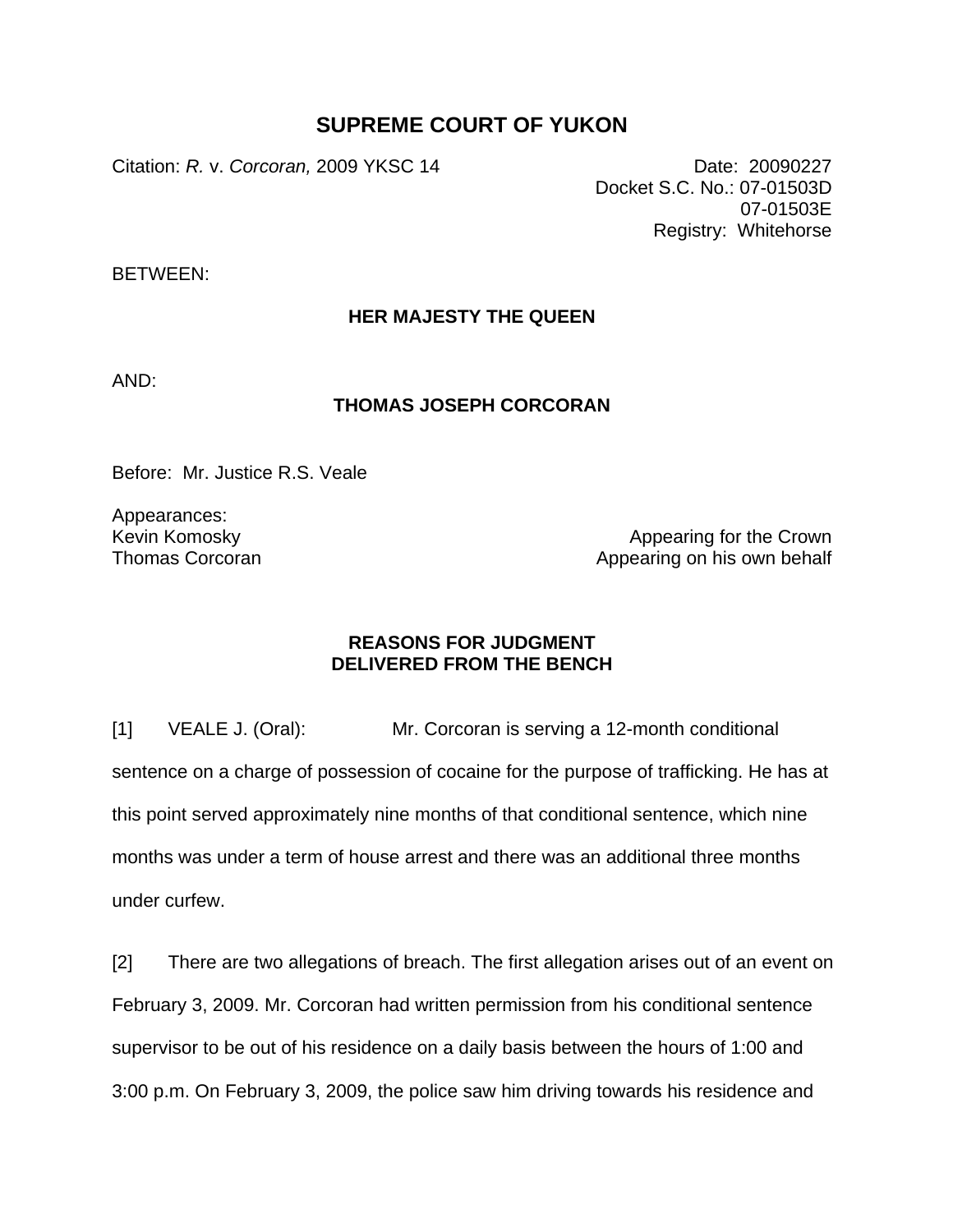followed him and stopped him. He produced his written permission, and the time recorded by the police was 3:26 p.m. in the afternoon. In other words, 26 minutes outside of the time that he was permitted to be away from his residence.

[3] Mr. Corcoran acknowledges candidly that he was outside the allotted time, and he states that the reason for doing so was that he was purchasing a vehicle taillight at Wal-Mart, and in fact he did produce to the RCMP a receipt from Wal-Mart, which the RCMP indicated was stamped 3:01 p.m., in other words, one minute outside of his allotted daily time to be out of his residence.

[4] The question, under s. 742.6(9), is whether the Court is satisfied on a balance of probabilities that Mr. Corcoran has breached his house arrest condition without reasonable excuse. The proof of reasonable excuse lies with him.

[5] It is a somewhat technical breach. I have no objection, of course, to the police picking him up and arresting him, because he was in fact in technical breach; however, the explanation that he has given provides some reasonable excuse, and I am prepared to accept that excuse on this occasion because of the timing being so close to the time that he was required to return to his residence at 3:00 p.m. So there is a technical breach but I find that his explanation was reasonable.

[6] The second breach allegation relates to an allegation that he possessed a sunglass pouch which had contents that have been confirmed to be cocaine. There was a pat-down search done of Mr. Corcoran at the time of his arrest outside his residence. It was not a complete search by any stretch. He was taken into the RCMP cells on February 3rd and a further search was done. My view of that search is that it was not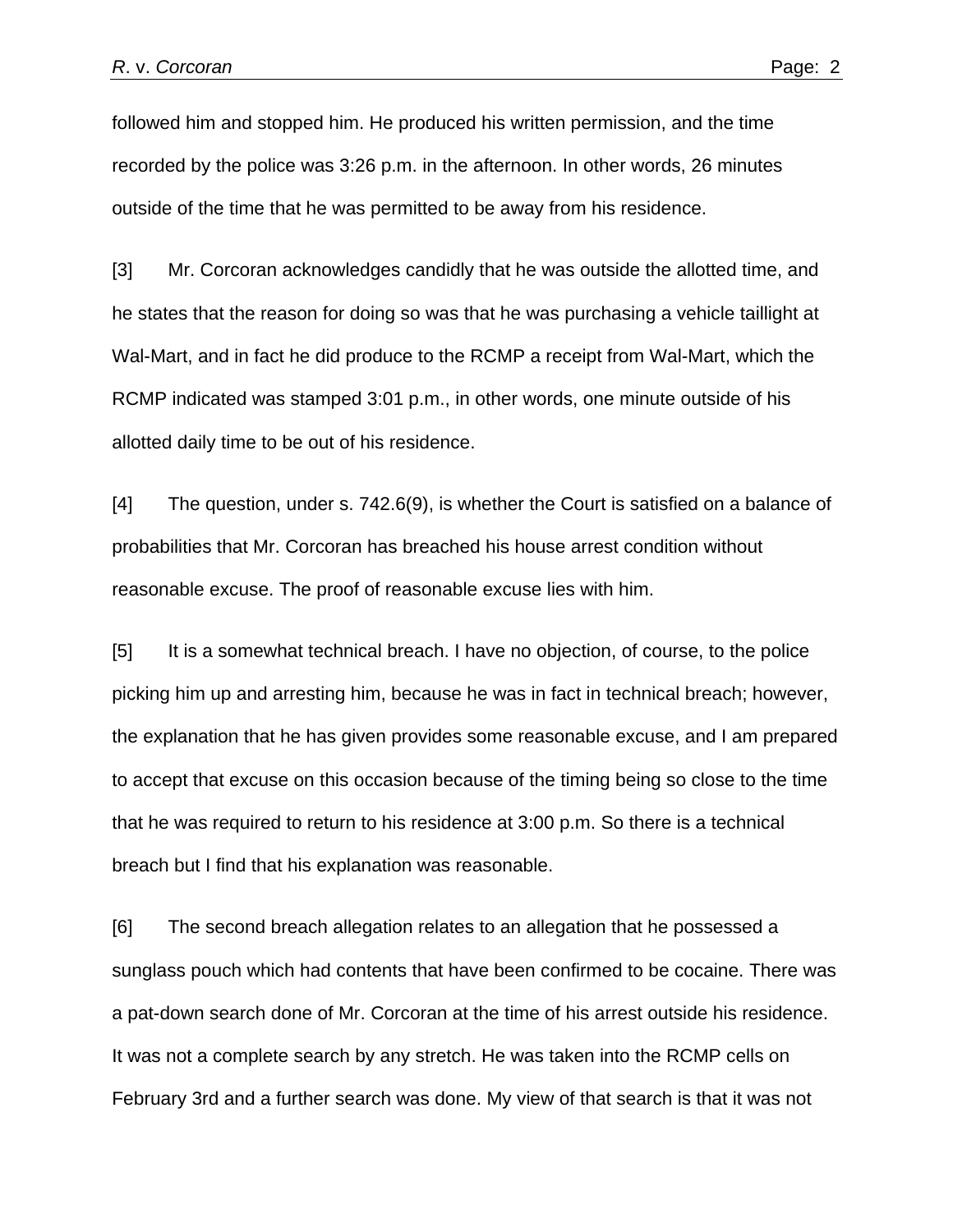the same kind of complete strip search that is done on entry to the Whitehorse Correctional Centre.

[7] On February 4, the next day, he was taken up to the Whitehorse Correctional Centre and was placed in a holding cell, alone. He was asked by Correctional Officer Claggett to remove his clothing and pass it through, and he did so, he complied with that. When he was removing his underwear, Correctional Officer Claggett has testified that he saw a jerking motion, and when he went to see what had taken place there was a sunglass pouch underneath a bench in the cell.

[8] There is some dispute in the evidence about whether Mr. Corcoran passed the pouch to Mr. Claggett or whether Mr. Claggett had to enter the cell and obtain the pouch on his own. There is no question that Mr. Corcoran at all times denied that he had possession of either the sunglass pouch or the cocaine contents in it.

[9] Further evidence was given by a fellow inmate, Steven Wolfe, who confirmed Mr. Corcoran's denial of possession of the sunglass pouch and cocaine.

[10] The evidence of Correctional Officer Claggett was that the cell had been inspected on two occasions before Mr. Corcoran entered, and on those two occasions the cell was adjudged to be clean.

[11] So, once again, the test to be applied is not a test of proof beyond reasonable doubt, which would be required under a substantive charge, but rather whether on the balance of probabilities Mr. Corcoran was breaching a condition of the conditional sentence order.